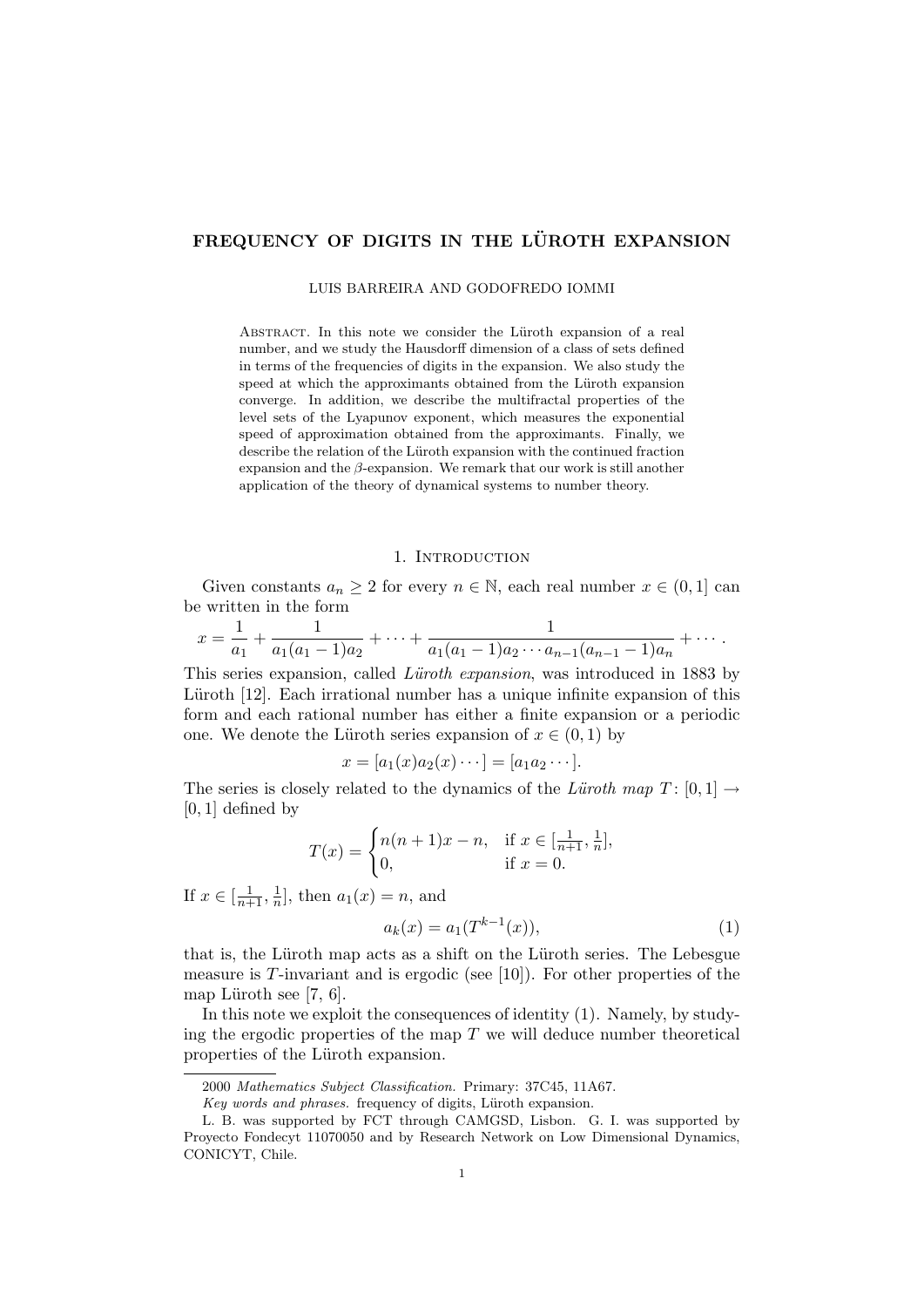We first want to study the Hausdorff dimension of the level sets determined by the frequency of digits in the Lüroth series expansion. More precisely, for each  $n, k \in \mathbb{N}$  and  $x \in (0, 1)$  let

$$
\tau_k(x, n) = \text{card}\{i \in \{1, ..., n\} : a_i(x) = k\}.
$$

Whenever the limit

$$
\tau_k(x) = \lim_{n \to \infty} \frac{\tau_k(x, n)}{n} \tag{2}
$$

exists, it is called the *frequency* of the number  $k$  in the Lüroth expansion of x. Since the Lebesgue measure is ergodic, by Birkhoff's ergodic theorem, for Lebesgue-almost every  $x \in [0,1]$  we have  $\tau_n(x) = 1/[n(n-1)]$ . Now let  $\alpha = (\alpha_1 \alpha_2 \cdots)$  be a stochastic vector, i.e., a vector such that  $\alpha_i \geq 0$  and  $\sum_{i=1}^{\infty} \alpha_i = 1$ . We consider the set

$$
F(\alpha) = \{x \in [0,1] : \tau_k(x) = \alpha_k \text{ for each } k \in \mathbb{N}\}.
$$
 (3)

We have already seen that if  $\alpha_n = 1/[n(n-1)]$  for each  $n \in \mathbb{N}$ , then the level set  $F(\alpha)$  has full Lebesgue measure. Of course, any other level set has zero Lebesgue measure.

However, the sets in (3) can have positive Hausdorff dimension. Our first objective is to obtain an explicit formula for the Hausdorff dimension of sets  $F(\alpha)$  for an arbitrary stochastic vector  $\alpha$ . Analogous problems were considered for the base-m representation of a number (with  $m \in \mathbb{N}$ ). The frequency of a digit  $k \in \{0, \ldots, m-1\}$  in the base-m representation is defined analogously to the one in (2), and we denote it by  $\tau_{k,m}(x)$ . Let  $\alpha = (\alpha_1, \ldots, \alpha_m)$  be a stochastic vector. Eggleston [8] proved that the set

$$
F_m(\alpha) = \{ x \in [0, 1] : \tau_{k,m}(x) = \alpha_k \text{ for } k \in \{0, \dots, m - 1\} \}
$$

has Hausdorff dimension

$$
\dim_H F_m(\alpha) = \frac{\sum_{k=0}^{m-1} \alpha_k \log \alpha_k}{\log m}.
$$

This result was recovered and generalized by Barreira, Saussol and Schmeling [2, 3] using a multidimensional version of multifractal analysis. In Section 3 we show that if  $\alpha = (\alpha_1 \alpha_2 \cdots)$  is a stochastic vector satisfying a certain summability condition, then

$$
\dim_H F(\alpha) = \frac{-\sum_{n=1}^{\infty} \alpha_n \log \alpha_n}{\sum_{n=1}^{\infty} \alpha_n \log(n(n+1))}.
$$

Moreover, we show that there exists an ergodic measure, say  $\mu_{\alpha}$ , concentrated on  $F(\alpha)$  such that  $\dim_H F(\alpha) = \dim_H \mu_\alpha$ , where  $\dim_H \mu_\alpha$  denotes the Hausdorff dimension of the measure (see Section 2.3 for the definition).

The second problem that we want address is to describe the speed of convergence of the Lüroth series expansion. The  $n$ -th approximant of an irrational number  $x \in (0,1)$  is the rational number defined by

$$
\frac{p_n}{q_n} = [a_1 \cdots a_n]
$$
\n
$$
= \frac{1}{a_1} + \frac{1}{a_1(a_1 - 1)a_2} + \cdots + \frac{1}{a_1(a_1 - 1)a_2 \cdots a_{n-1}(a_{n-1} - 1)a_n}.
$$
\n(4)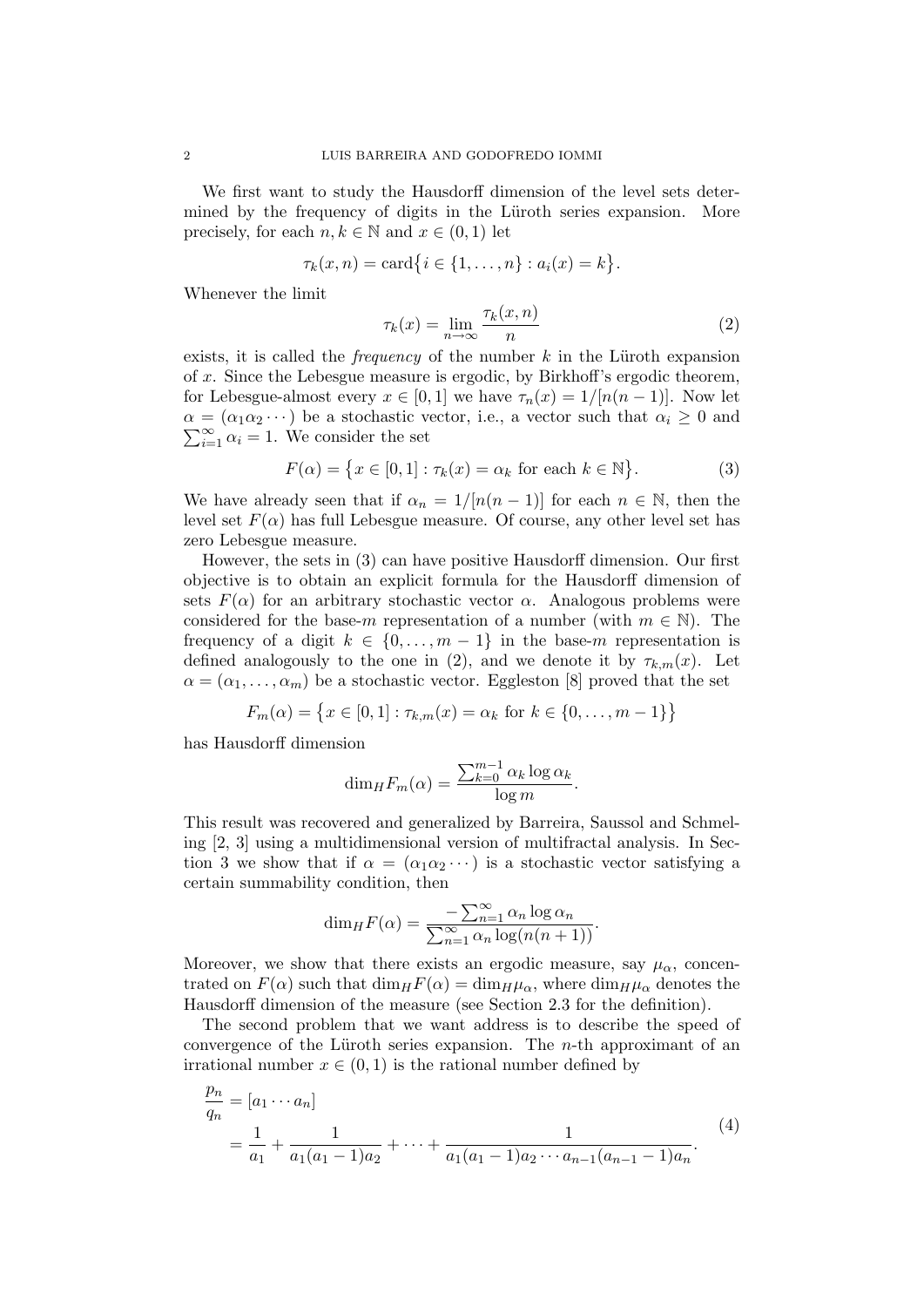We study in detail the speed at which  $p_n/q_n \to x$  when  $n \to \infty$ . In particular, we study the real numbers  $\lambda(x)$  that give an asymptotic exponential rate

$$
\left|x - \frac{p_n}{q_n}\right| \asymp \exp(-n\lambda(x)).
$$

We show that the range of possible values for  $\lambda(x)$  is the interval  $[\log 2, +\infty)$ . Moreover, we compute the Hausdorff dimension of the sets

$$
J(\gamma) = \{x \in (0,1) : \lambda(x) = \gamma\}.
$$

Finally, we compare the Lüroth series expansion with other well known series expansions of a real number, namely the continued fraction expansion and the  $\beta$ -expansion.

#### 2. Preliminaries from ergodic theory and dimension theory

We recall in this section all the notions and results form ergodic theory and dimension theory that are needed in the paper.

2.1. The symbolic model. The dynamical system defined by the Lüroth map  $T|[0,1)$  can be coded by a full-shift on a countable alphabet. Indeed, let  $\mathcal{A} = \{2, 3, 4, \ldots\}$  be the alphabet and consider the space of sequences

$$
\Sigma = \{(x_n)_{n \in \mathbb{N}} : x_n \in \mathcal{A} \text{ for } n \in \mathbb{N}\}.
$$

The shift map  $\sigma \colon \Sigma \to \Sigma$  is defined by  $\sigma(x_1x_2x_3\cdots)=(x_2x_3\cdots)$ . We note that the map  $\psi \colon \Sigma \to [0,1] \setminus \bigcup_{n=0}^{\infty} T^{-n}(0)$  defined by

$$
\psi(a_1a_2a_3\cdots) = [a_1a_2a_3\cdots]
$$

is a topological conjugacy between the symbolic system  $(\Sigma, \sigma)$  and the map T restricted to  $[0,1] \setminus \bigcup_{n=0}^{\infty} T^{-n}(0)$ . Let

$$
C_{a_1a_2\cdots a_n} = \{(x_n)_{n \in \mathbb{N}} \in \Sigma : a_1 = x_1, a_2 = x_2, \ldots, a_n = x_n\},\tag{5}
$$

be the cylinder of length n determined by  $(a_1a_2\cdots a_n)$ . Then  $\psi(C_{a_1a_2\cdots a_n})\subset$  $(0, 1)$  is an interval of length

$$
|\psi(C_{a_1a_2\cdots a_n})| = \frac{1}{a_1(a_1 - 1)\cdots a_n(a_n - 1)},
$$
\n(6)

where  $|\cdot|$  denotes the Euclidean length (see [7, p. 40]).

Given a stochastic vector  $\alpha = (\alpha_1 \alpha_2 \cdots)$  we denote by  $\nu_\alpha$  the  $\sigma$ -invariant Bernoulli measure in  $\Sigma$  such that  $\nu_{\alpha}(C_k) = \alpha_k$  for each k. We denote by  $\mu_{\alpha}$ the projection via  $\psi$  of this measure onto the interval [0, 1]. The entropy of the measures  $\nu_{\alpha}$  and  $\mu_{\alpha}$  is given by

$$
h(\mu_{\alpha}) = h(\nu_{\alpha}) = -\sum_{n=1}^{\infty} \alpha_n \log \alpha_n.
$$

We note that the entropy may be infinite. The Lyapunov exponent of the map T at the point  $x \in (0,1)$  is defined by

$$
\lambda(x) = \lim_{n \to \infty} \frac{1}{n} \log \sum_{n=1}^{\infty} |T'(T^n(x))|,
$$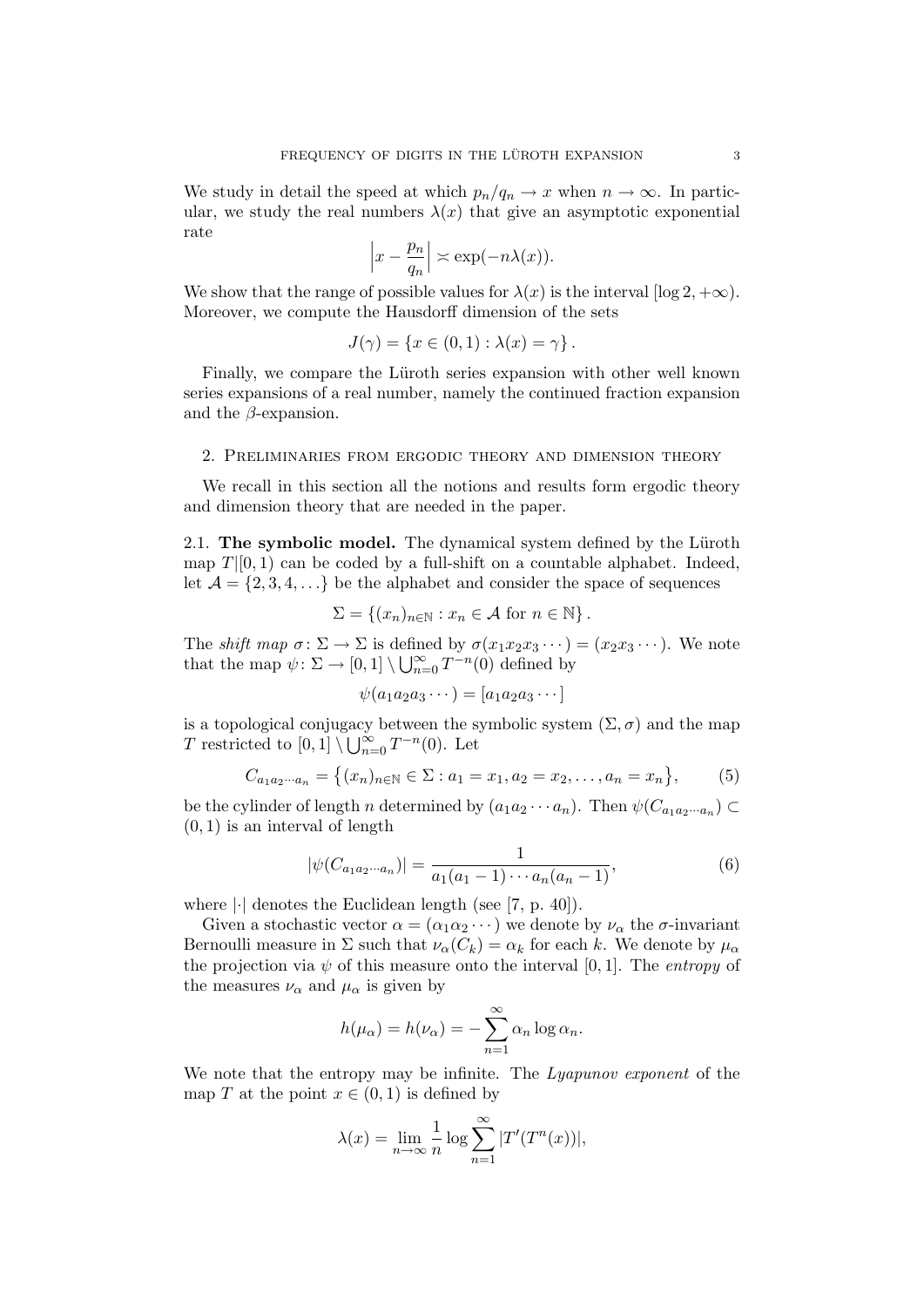whenever the limit exists. By Birkhoff's ergodic theorem, for  $\mu_{\alpha}$ -almost every  $x \in (0,1)$  we have

$$
\lambda(x) := \lambda(\mu_{\alpha}) = \int_{[0,1]} \log |T'| d\mu_{\alpha} = \sum_{n=1}^{\infty} \alpha_n \log(n(n+1)). \tag{7}
$$

2.2. Thermodynamic formalism. Let  $\mathcal{M}_T$  be the set of T-invariant probability measures in [0, 1]. Given a continuous function  $g: [0, 1] \to \mathbb{R}$ , we define the *topological pressure* of g with respect to  $T$  by

$$
P(g) = \lim_{n \to \infty} \frac{1}{n} \sum_{T^n(x) = x} \exp \sum_{i=0}^{n-1} g(T^i(x)),
$$

This notion was introduced independently by Mauldin and Urbański [13] and Sarig [17]. It satisfies the variational principle

$$
P(g) = \sup \left\{ h(\mu) + \int_{[0,1]} g d\mu : \mu \in \mathcal{M}_T \text{ such that } - \int_{[0,1]} g d\mu < \infty \right\}.
$$

A measure  $\mu_g \in \mathcal{M}_T$  for which the supremum is attained is called an *equi*librium measure of g.

If the function g is locally constant, i.e., for every  $n > 1$  we have  $g|\psi(C_n) =$  $\theta_n$  for some  $\theta_n > 0$ , where  $C_n$  is a cylinder set of length 1 (see (5)), then there is an explicit formula for the topological pressure of  $log\ g$ . Indeed,

$$
P(-t \log g) = \lim_{n \to \infty} \frac{1}{n} \log \sum_{T^n(x) = x} \prod_{i=0}^{n-1} (g(T^i(x)))^{-t}
$$
  
= 
$$
\lim_{n \to \infty} \frac{1}{n} \log \sum_{j_0, j_2, \dots, j_{n-1} \in \mathbb{N}} (\theta_{j_0} \cdots \theta_{j_{n-1}})^{-t}
$$
  
= 
$$
\lim_{n \to \infty} \frac{1}{n} \log \left( \sum_{i=1}^{\infty} (\theta_i^{-t}) \right)^n = \log \sum_{i=1}^{\infty} \theta_i^{-t}.
$$

In particular, for the function  $-t \log |T'|$  we obtain

$$
p(t) := P(-t \log |T'|) = \log \sum_{n=1}^{\infty} \left( \frac{1}{n(n+1)} \right)^t.
$$

Hence, if  $t \leq 1/2$ , then  $p(t) = \infty$ , and if  $t > 1/2$ , then  $p(t)$  is real analytic, strictly decreasing, strictly convex, and has a unique zero at  $t = 1$ . We note that  $\exp p(t)$  is a slight variation of Riemann's zeta function. As a direct application of results in [5, 17] we obtain that for  $t > 1/2$  there exists a unique equilibrium measure  $\mu_t$  of  $-t \log |T'|$ .

2.3. Dimension theory. We briefly recall some basic definitions and results from dimension theory (see for example [14] for details). We say that a countable collection of sets  $\{U_i\}_{i\in N}$  is a  $\delta$ -cover of  $F\subset \mathbb{R}$  if  $F\subset \bigcup_{i\in \mathbb{N}} U_i$ , and  $U_i$  has diameter  $|U_i|$  at most  $\delta$  for every  $i \in \mathbb{N}$ . Given  $s > 0$ , we define

$$
\mathcal{H}^s(F) = \lim_{\delta \to 0} \inf \left\{ \sum_{i=1}^{\infty} |U_i|^s : \{U_i\}_i \text{ a } \delta\text{-cover of } F \right\}.
$$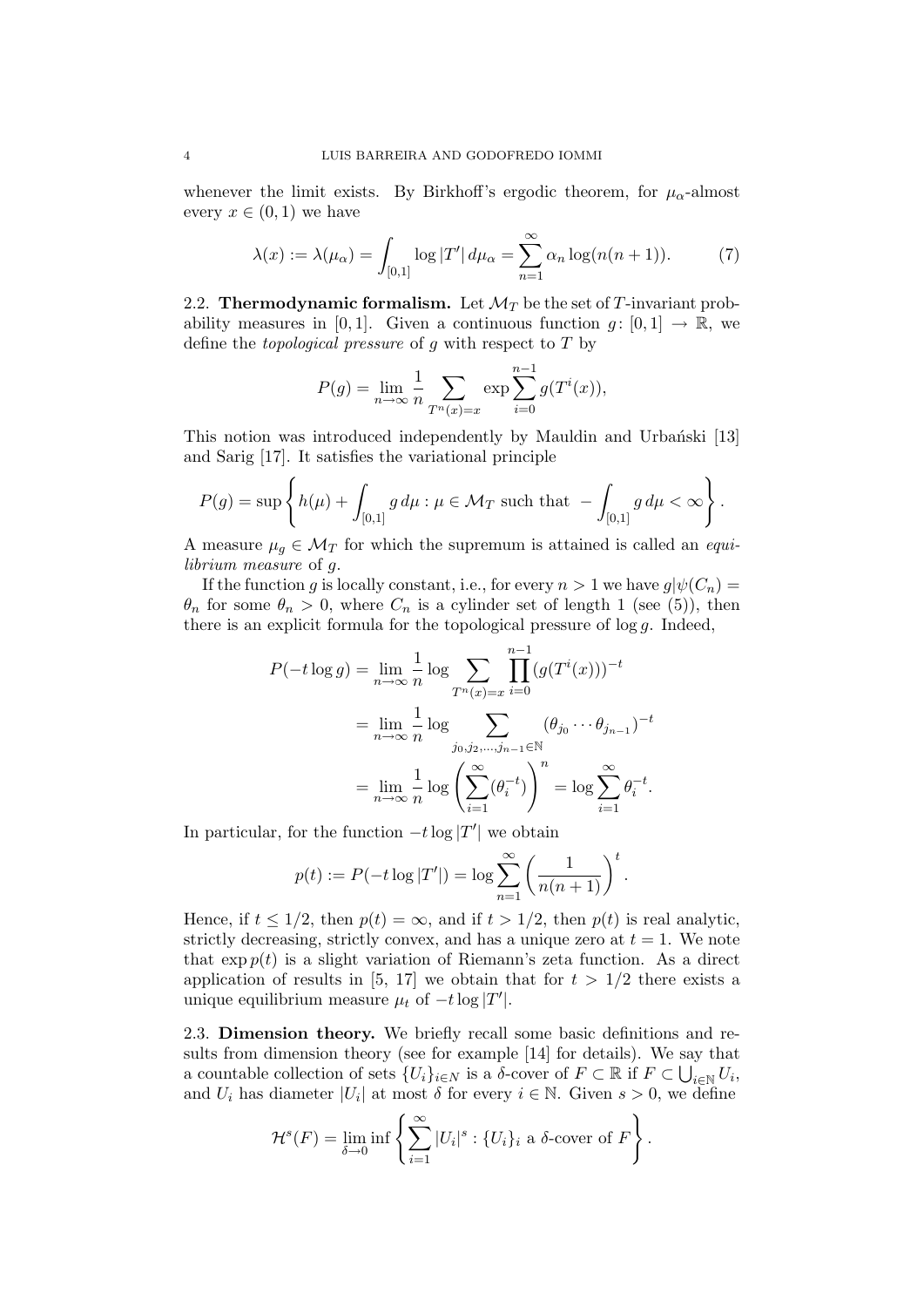The Hausdorff dimension of the set  $F$  is defined by

$$
\dim_H F = \inf \{ s > 0 : \mathcal{H}^s(F) = 0 \}.
$$

Given a finite Borel measure  $\mu$  in F, the *pointwise dimension* of  $\mu$  at the point  $x$  is defined by

$$
d_{\mu}(x) = \lim_{r \to 0} \frac{\log \mu(B(x, r))}{\log r},
$$

whenever the limit exists, where  $B(x, r)$  is the ball at x of radius r.

**Proposition 2.1.** Given a finite Borel measure  $\mu$ , if  $d_{\mu}(x) \leq d$  for every  $x \in F$ , then  $\dim_H F \leq d$ .

The Hausdorff dimension of the measure  $\mu$  is defined by

$$
\dim_H \mu = \inf \{ \dim_H Z : \mu(X \setminus Z) = 0 \}.
$$

**Proposition 2.2.** Given a finite Borel measure  $\mu$ , if  $d_{\mu}(x) = d$  for  $\mu$ -almost every  $x \in F$ , then  $\dim_H \mu = d$ .

### 3. FREQUENCY OF DIGITS ON THE LÜROTH SERIES

3.1. Main result. In this section we obtain an explicit formula for the Hausdorff dimension of the set  $F(\alpha)$  in (3), where  $\alpha = (\alpha_1 \alpha_2 \cdots)$  is a stochastic vector satisfying a certain summability condition corresponding to a finite Lyapunov exponent.

**Theorem 3.1.** If  $\alpha = (\alpha_1 \alpha_2 \cdots)$  is a stochastic vector such that

$$
\lambda(\mu_{\alpha}) = \sum_{n=1}^{\infty} \alpha_n \log(n(n+1)) < \infty,
$$

then

$$
\dim_H F(\alpha) = \frac{-\sum_{n=1}^{\infty} \alpha_n \log \alpha_n}{\sum_{n=1}^{\infty} \alpha_n \log(n(n+1))}
$$

*Proof.* By Ruelle's inequality, we have  $h(\mu_{\alpha}) \leq \lambda(\mu_{\alpha}) < \infty$ . This will ensure that all the series considered below are convergent. We note that  $\mu_{\alpha}(F(\alpha)) = 1$ . Moreover, for  $\mu_{\alpha}$ -almost every  $x \in F(\alpha)$  we have

$$
d_{\mu_{\alpha}}(x) = \lim_{r \to 0} \frac{\log \mu_{\alpha}(B(x, r))}{\log r}
$$
  
\n
$$
= \lim_{n \to \infty} \frac{\log \mu_{\alpha}(\psi(C_{i_1 \cdots i_n}))}{\log \prod_{i=1}^n |T'(T^i(x))|^{-1}}
$$
  
\n
$$
= \lim_{n \to \infty} \frac{-\log \prod_{j=1}^n \alpha_{i_j}}{\log \prod_{j=1}^n i_j (i_j + 1)}
$$
  
\n
$$
= -\frac{\int_{[0,1]} \log \phi \, d\mu_{\alpha}}{\int_{[0,1]} \log |T'| \, d\mu_{\alpha}} = \frac{h(\mu_{\alpha})}{\lambda(\mu_{\alpha})}
$$
  
\n
$$
= \frac{-\sum_{n=1}^\infty \alpha_n \log \alpha_n}{\sum_{n=1}^\infty \alpha_n \log (n(n+1))},
$$

where  $\phi(x) = \alpha_k$  for each  $x \in \psi(C_k)$ . The second equality follows from standard arguments in dimension theory (see for example [14]), showing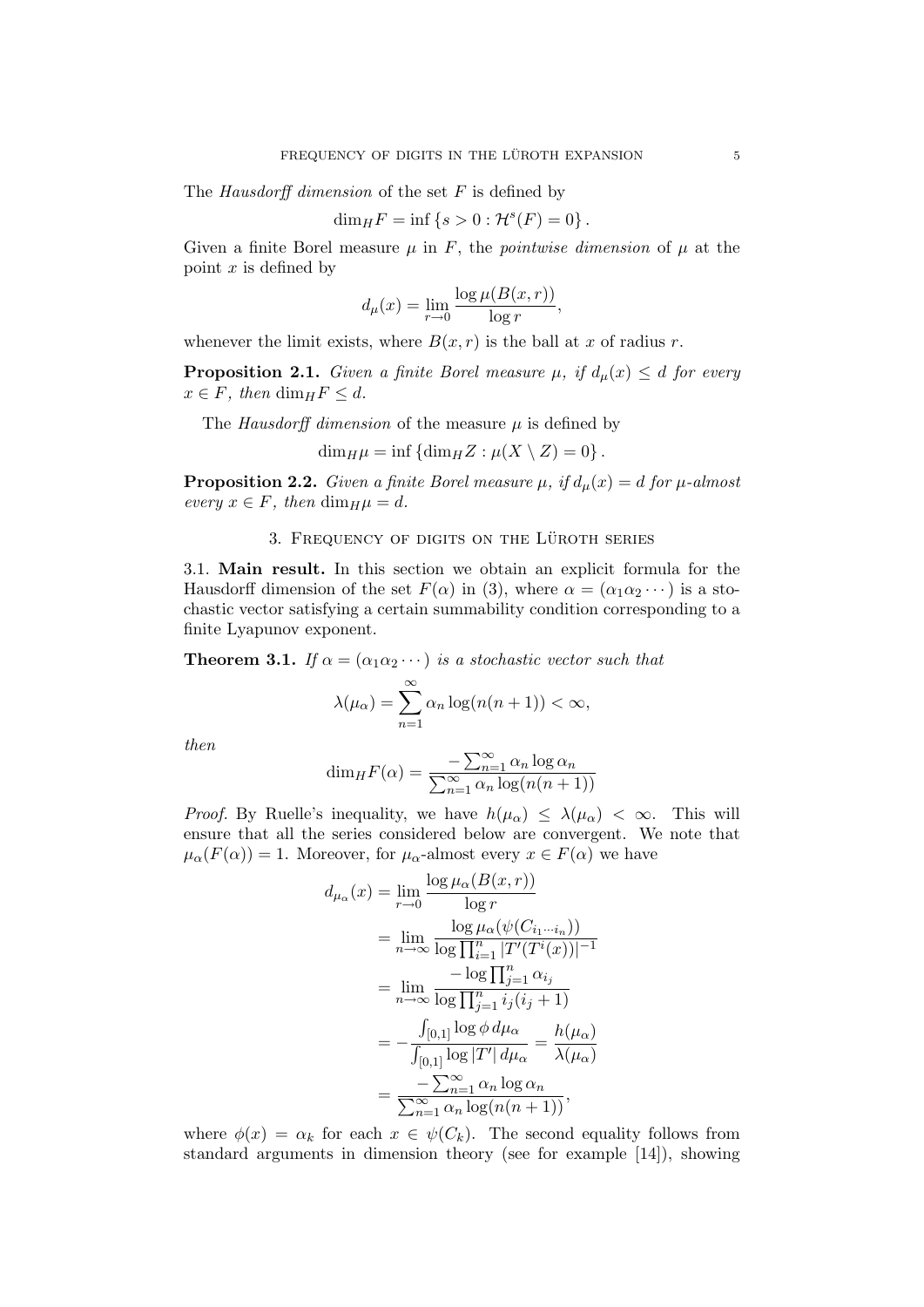that we can replace the interval  $B(x,r)$  by the set  $\psi(C_{i_1\cdots i_n})$ . The fourth equality follows from Birkhoff's ergodic theorem. This implies that

$$
\dim_H \mu_\alpha = \frac{-\sum_{n=1}^{\infty} \alpha_n \log \alpha_n}{\sum_{n=1}^{\infty} \alpha_n \log(n(n+1))},
$$

and since  $\mu_{\alpha}(F(\alpha)) = 1$  it follows from Proposition 2.2 that

$$
\dim_H F(\alpha) \ge \dim_H \mu_\alpha = \frac{-\sum_{n=1}^\infty \alpha_n \log \alpha_n}{\sum_{n=1}^\infty \alpha_n \log (n(n+1))}.
$$

For each  $x \in F(\alpha)$  we have  $\tau_k(x) = \alpha_k$  for all k, and hence,

$$
d_{\mu_{\alpha}}(x) = \lim_{n \to \infty} \frac{-\log \prod_{j=1}^{n} \alpha_{i_j}}{\log \prod_{j=1}^{n} i_j (i_j + 1)}
$$
  
\n
$$
= \lim_{n \to \infty} \frac{-\frac{1}{n} \sum_{k=1}^{\infty} \tau_k(x, n) \log \alpha_k}{\frac{1}{n} \sum_{k=1}^{\infty} \tau_k(x, n) \log(k(k+1))}
$$
  
\n
$$
= \lim_{n \to \infty} \frac{-\sum_{k=1}^{\infty} \frac{\tau_k(x, n)}{n} \log \alpha_k}{\sum_{k=1}^{\infty} \frac{\tau_k(x, n)}{n} \log(k(k+1))}
$$
  
\n
$$
= \frac{-\sum_{n=1}^{\infty} \alpha_n \log \alpha_n}{\sum_{n=1}^{\infty} \alpha_n \log(n(n+1))}.
$$

It follows from Proposition 2.1 that

$$
\dim_{H} F(\alpha) \leq \frac{-\sum_{n=1}^{\infty} \alpha_{n} \log \alpha_{n}}{\sum_{n=1}^{\infty} \alpha_{n} \log(n(n+1))}
$$

This completes the proof of the theorem.

It follows from the proof of Theorem 3.1 that the ergodic  $T$ -invariant measure  $\mu_{\alpha}$  satisfies  $\mu_{\alpha}(F(\alpha)) = 1$  and

$$
\dim_H F(\alpha) = \dim_H \mu_\alpha = \frac{h(\mu_\alpha)}{\lambda(\mu_\alpha)}.
$$

**Example 3.1.** Let  $\alpha_n = 1/n!$  for every  $n \geq 2$ , and let  $\alpha_1 = 1 - \sum_{n=2}^{\infty} \alpha_n$ . We denote by  $\mu_{\alpha}$  the corresponding Bernoulli measure. Then  $\dim_H F(\alpha) = \dim_H \mu_\alpha$ 

$$
= \bigg(-\alpha_1 \log \alpha_1 + \sum_{n=2}^{\infty} \frac{\log n!}{n!} \bigg) \bigg/ \bigg( \alpha_1 \log 2 + \sum_{n=2}^{\infty} \frac{\log (n(n+1))}{n!} \bigg).
$$

3.2. Linear relations. We also consider the problem of estimating from below the Hausdorff dimension of sets defined by linear relations between the frequencies of numbers in the Lüroth expansion.

Given a sequence  $a = (a_n)_{n \in \mathbb{N}}$ , we consider the set

$$
R_a = \{x \in [0,1] : \tau_{2n-1}(x) = a_n \tau_{2n}(x)\}.
$$

We note that the choice of  $2n-1$  and  $2n$  is arbitrary for the purpose of computing the Hausdorff dimension, and indeed we could have chosen any other bijection from N to itself. Let us consider the set  $A_a$  of stochastic vectors  $(\alpha_1 \alpha_2 \cdots)$  such that  $\alpha_{2n-1} = a_n \alpha_{2n}$  for each  $n \in \mathbb{N}$ . Each vector  $\alpha \in$  $A_a$  determines uniquely a Bernoulli measure  $\mu_\alpha$  by the identity  $\mu_\alpha(\psi(C_n)) =$  $\alpha_n$  for each  $n \in \mathbb{N}$ . We have  $\mu_\alpha(R_a) = 1$ .

$$
\boxed{\phantom{0}}
$$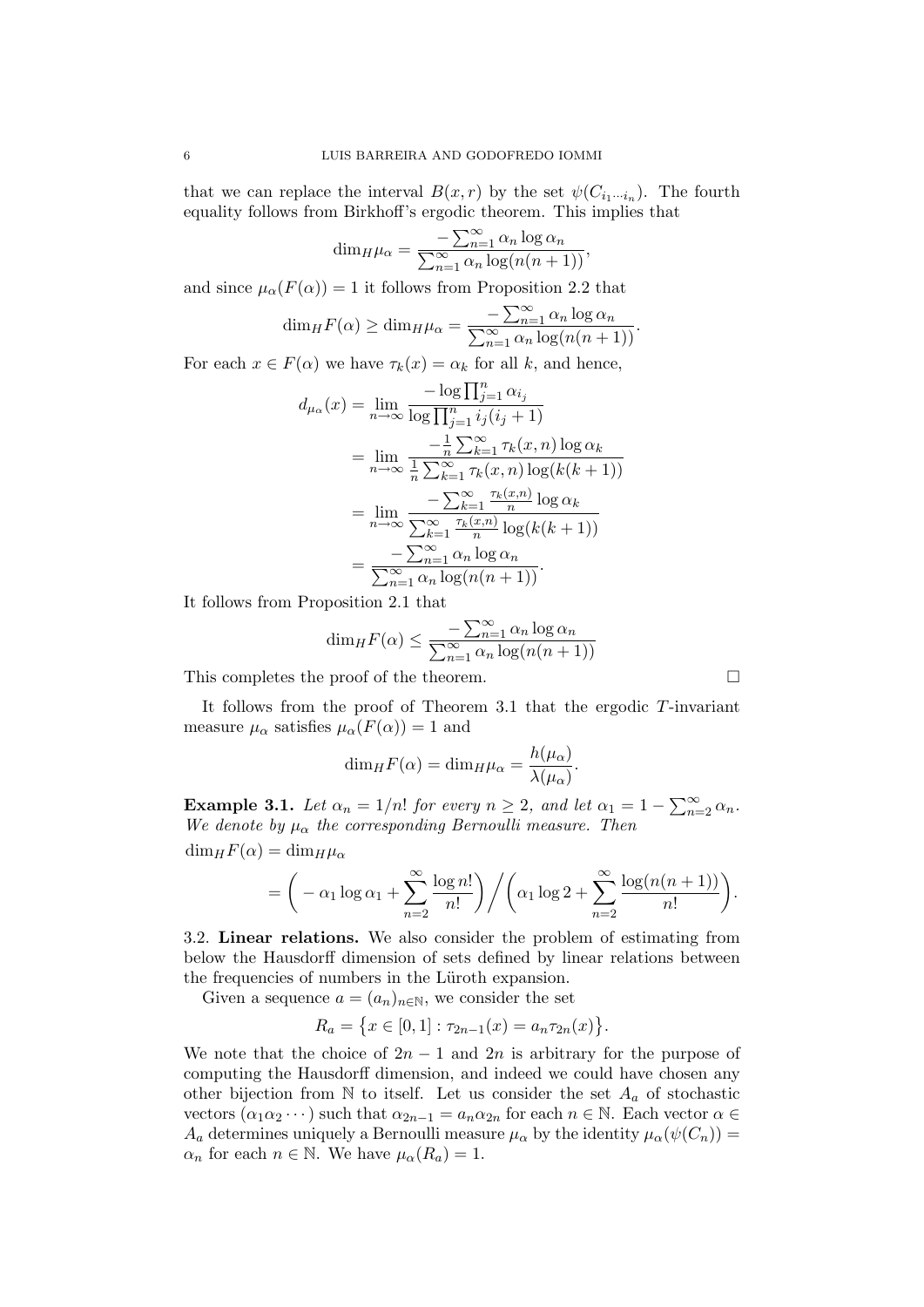We note that the Lebesgue measure  $m$  satisfies

 $\dim_H m = \sup \{ \dim_H \mu : \mu \in \mathcal{M}_T \}$  and  $m \left( \left( \frac{1}{m_H} \right) \right)$  $\frac{1}{n+1}, \frac{1}{n}$  $\left(\frac{1}{n}\right)$  =  $\frac{1}{n(n+1)}$ .

Since

$$
\alpha_{2n} + \alpha_{2n-1} = \frac{1}{2n(2n+1)} + \frac{1}{(2n-1)2n} = \frac{2}{4n^2 - 1},
$$

we can consider the unique vector  $\alpha(a) \in A_a$  such that

$$
\alpha_{2n} + \alpha_{2n-1} = \frac{2}{4n^2 - 1}
$$
 and  $\alpha_{2n-1} = a_n \alpha_{2n}$ .

This yields

$$
\alpha_{2n} = \frac{2}{(4n^2 - 1)(1 + a_n)}
$$
 and  $\alpha_{2n-1} = \frac{2a_n}{(4n^2 - 1)(1 + a_n)}$ .

Let  $\mu_{\alpha}(a)$  be the corresponding Bernoulli measure.

We have the following criterion to obtain a lower bound for the Hausdorff dimension of  $R_a$ .

### Theorem 3.2. If

$$
d_{\mu_{\alpha(a)}}(x) = \frac{\sum_{n=1}^{\infty} \alpha_n \log \alpha_n^{-1}}{\sum_{n=1}^{\infty} \alpha_n \log(n(n+1))} = d < \infty \tag{8}
$$

for  $\mu_{\alpha(a)}$ -almost every  $x \in [0,1]$ , then

$$
\dim_H R_a \ge \dim_H \mu_{\alpha(a)} = d.
$$

*Proof.* The statement is an immediate consequence of Proposition 2.2.  $\Box$ 

We note that if  $\lim_{n\to\infty} (n^{\varepsilon}/a_n) < \infty$  for some  $\varepsilon > 1$ , then  $d_{\mu_\alpha}(x) < \infty$ for  $\mu_{\alpha}$ -almost every x.

Example 3.2. Consider the set

$$
R_a = \left\{ x \in [0,1] : \tau_{2n-1}(x) = \frac{1}{2^n} \tau_{2n}(x) \right\}.
$$

The unique vector  $\alpha = \alpha(a)$  is given by

$$
\alpha_{2n} = \frac{2^{n+1}}{(2^n+1)(4n^2-1)} \quad \text{and} \quad \alpha_{2n-1} = \frac{2}{(2^n+1)(4n^2-1)}.
$$

Then (8) holds for  $\mu_{\alpha}$ -almost every x, and  $\dim_H R_a \geq \dim_H \mu_{\alpha} = d$ .

## 4. Multifractal analysis of the Lyapunov exponent: speed of approximation

4.1. **Main result.** Let  $x \in (0,1)$  be an irrational number and denote its Lüroth expansion by  $x = [a_1 a_2 \cdots]$ . The *n*-th approximant  $p_n/q_n$  of x is the rational number defined by (4). We study in this section the speed at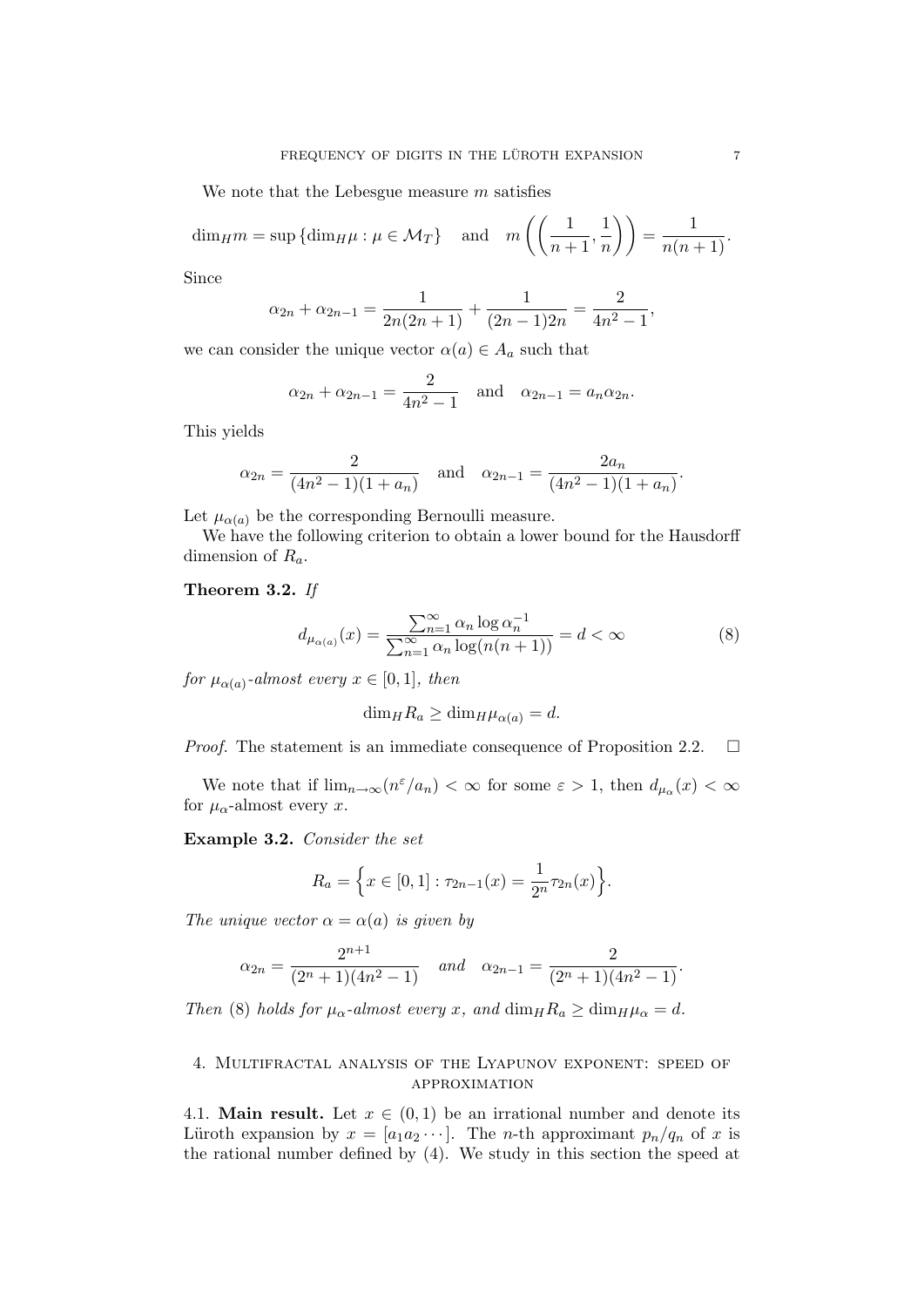which  $p_n/q_n \to x$  when  $n \to \infty$ . Let m be the Lebesgue measure. By (6), for every  $x \in (0,1)$  we have

$$
\lim_{n \to \infty} \frac{1}{n} \log \left| x - \frac{p_n}{q_n} \right| = \lim_{n \to \infty} \frac{1}{n} \log m(\psi(C_{a_1 \cdots a_n}))
$$

$$
= \lim_{n \to \infty} \frac{1}{n} \log \prod_{i=1}^n m(\psi(C_{a_i}))
$$

$$
= -\lim_{n \to \infty} \frac{1}{n} \log |(T^n)'(x)| = -\lambda(x).
$$

This shows that the Lyapunov exponent measures the exponential speed of approximation of a number by its approximants. Since the measure  $m$  is ergodic, the speed of approximation of number by its approximants is given m-almost everywhere by

$$
\lambda(m) := \sum_{n=1}^{\infty} \frac{\log(n(n+1))}{n(n+1)}.
$$

However, some numbers  $x \in (0,1)$  may attain other values for the Lyapunov exponent. We consider the sets

$$
J(\gamma) = \{ x \in (0,1) : \lambda(x) = \gamma \}
$$

for each  $\gamma \in \mathbb{R}$ , and

$$
J' = \{ x \in (0,1) : \lambda(x) \text{ does not exist} \}.
$$

We obtain the multifractal decomposition

$$
(0,1)=\bigcup_{\gamma}J(\gamma)\cup J',
$$

and we define the multifractal spectrum by  $L(\gamma) = \dim_H J(\gamma)$ .

Theorem 4.1. The following properties hold:

(1) the domain of L is  $[\log 2, +\infty)$ , and

$$
L(\gamma) = \frac{1}{\gamma} \inf_{t \in \mathbb{R}} \left[ P(-t \log |T'|) + t\gamma \right];
$$

(2) the spectrum L real analytic, has a unique maximum at  $\gamma = \lambda(m)$ , has an inflection point, and satisfies

$$
\lim_{\gamma \to +\infty} L(\gamma) = \frac{1}{2};
$$

(3)  $\dim_H J' = 1$ .

Proof. The proof of the first two statements follows the proofs of statements in  $[9, 11, 15]$  with obvious modifications. Indeed, the results in  $[11, 15]$  describe completely the multifractal spectrum for the Gauss map (the Lüroth map  $T$  is essentially a piecewise linear version of the Gauss map). We note that the results in [9] hold in fact in a more general setting (such as for example for the Rényi map). The last statement follows from results in [4].  $\Box$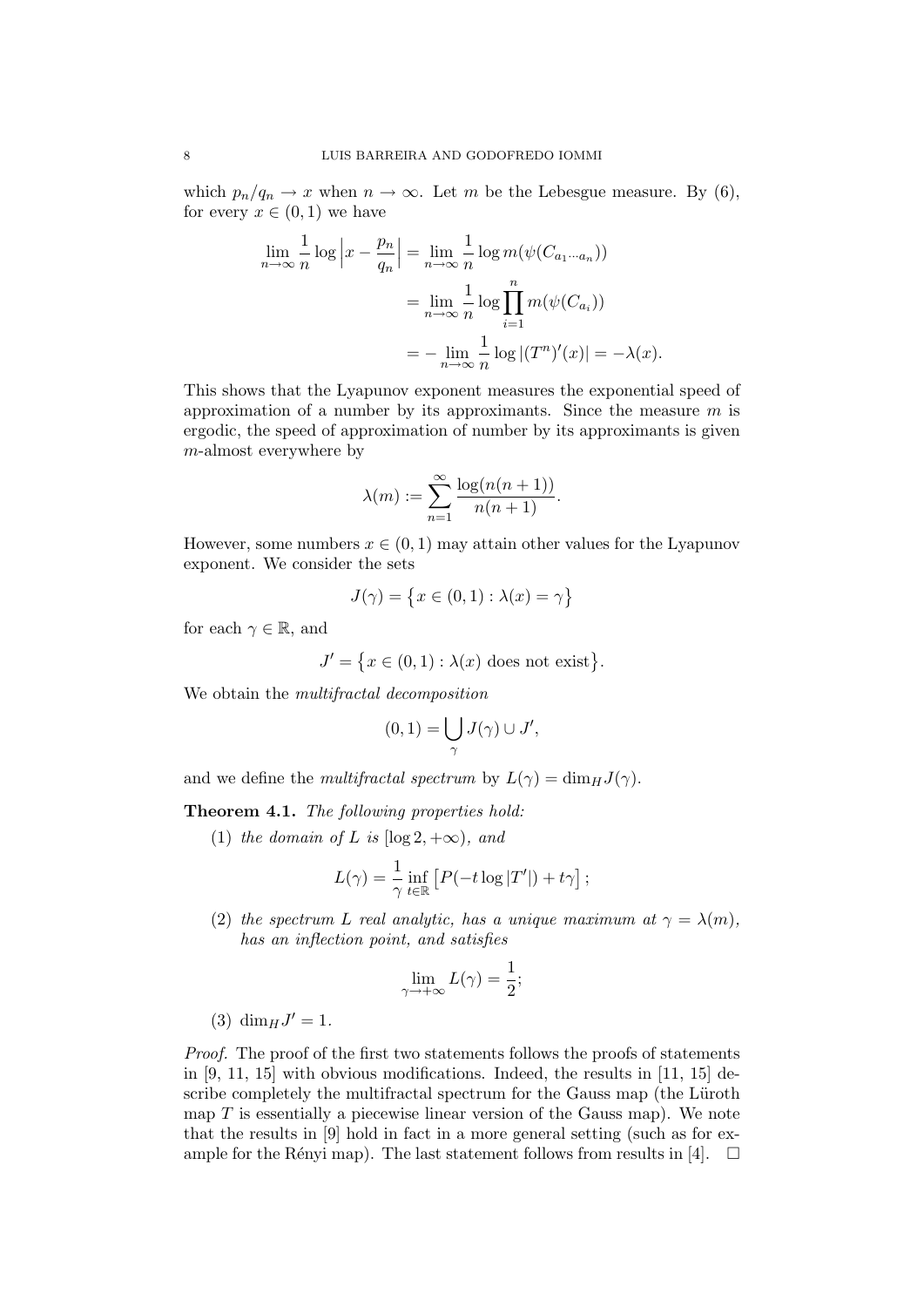We can also show that for every  $\gamma \in (\log 2, +\infty)$  there exists an ergodic invariant measure  $\mu_{\gamma}$  such that  $\mu_{\gamma}(J(\gamma)) = 1$  and  $\dim_H \mu_{\gamma} = \dim_H J(\gamma)$ .

We emphasize that the results in Theorem 4.1 should be considered surprising, particularly since each level set  $J(\gamma)$  is dense in  $(0, 1)$ . Indeed, even though the multifractal decomposition is extremely complicated, the multifractal spectrum is quite regular. Moreover, with the exception of  $J(\log 2)$ , all levels set have positive Hausdorff dimension.

4.2. Finer decomposition of level sets. In this section we will analyze further each level set  $J(\gamma)$ . Let  $\gamma > \log 2$ , and consider the set  $A_{\gamma}$  of stochastic vectors  $\alpha = (\alpha_1 \alpha_2 \cdots)$  such that

$$
\sum_{n=1}^{\infty} \alpha_n \log(n(n+1)) = \gamma.
$$

It follows from (7) that the set of points for which the frequency of digits in their Lüroth expansion is equal to  $\alpha$  is contained in the level set  $J(\gamma)$ , that is,  $F(\alpha) \subset J(\gamma)$ . In fact we have the following statement.

Proposition 4.1. We have

$$
\bigcup_{\alpha \in A_{\gamma}} F(\alpha) = J(\gamma).
$$

*Proof.* Clearly, by the definition of the set  $A_{\gamma}$  we have

$$
\bigcup_{\alpha \in A_{\gamma}} F(\alpha) \subset J(\gamma).
$$

Now we establish the reverse inclusion. For each  $x \in J(\gamma)$  we have

$$
\lim_{n \to \infty} \frac{1}{n} \log |(T^n)'(x)| = \gamma.
$$

Consider the sequence of measures

$$
\eta_{n,x} = \frac{1}{n} \sum_{i=0}^{n-1} \delta_{T^i(x)},
$$

where  $\delta_y$  is the Dirac measure supported in y. Let  $\eta_x \in \mathcal{M}_T$  be a weak\* limit of the sequence  $\{\eta_{n,x}\}_n$ . If  $\chi_k$  is the characteristic function of  $\psi(C_k)$ , then

$$
\tau_k(x) = \lim_{n \to \infty} \frac{1}{n} \sum_{i=0}^{n-1} \chi_k(T^i(x)) = \int_{[0,1]} \chi_k d\eta_x,
$$

passing eventually to a subsequence. This shows that  $x \in F(\alpha_x)$ , where

$$
\alpha_x = \left( \int_{[0,1]} \chi_1 \, d\eta_x, \int_{[0,1]} \chi_2 \, d\eta_x, \ldots \right),
$$

and we obtain the desired statement.  $\Box$ 

We recall that there exists an ergodic measure  $\mu_{\gamma}$  such that

$$
\dim_H J(\gamma) = \dim_H \mu_\gamma = \frac{h(\mu_\gamma)}{\lambda(\mu_\gamma)} \ge \sup \left\{ \frac{h(\mu_\alpha)}{\lambda(\mu_\alpha)} : \alpha \in A_\gamma \right\}.
$$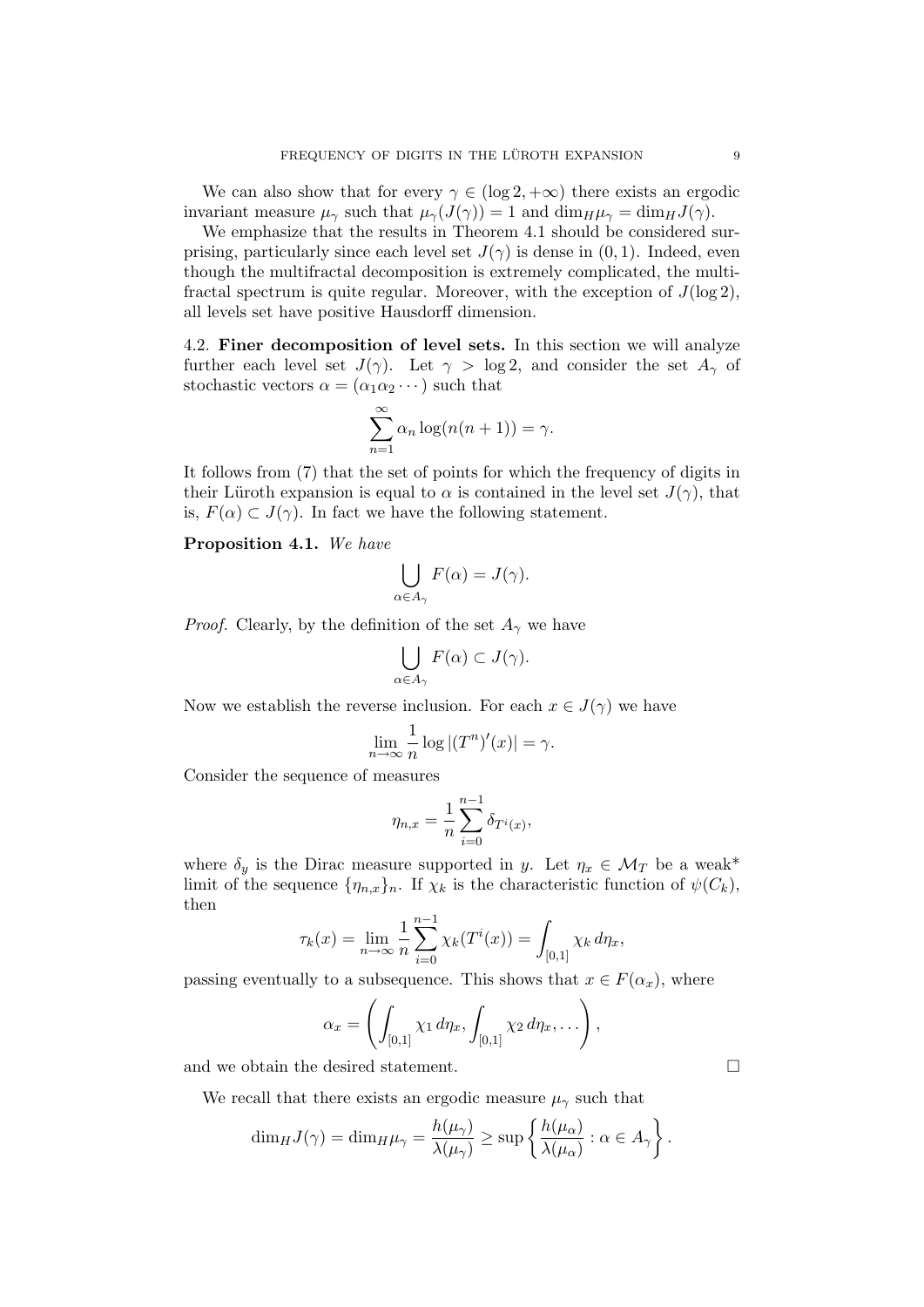## 5. Relation with continued fraction expansions and  $\beta$ -EXPANSIONS

We discuss in this section the relation of the Lüroth expansion of a real number with other expansions of the same number.

Namely, given  $x \in (0,1)$ , let  $x = [a_1 a_2 \cdots]$  be its Lüroth expansion and let  $x = [b_1b_2 \cdots]_O$  be some other expansion of the same number (we give specific examples below). We are interested in finding asymptotically how many partial quotients  $k_n(x)$  of  $[b_1b_2\cdots]_O$  can be obtained from the first  $n$ -terms of the Lüroth expansion. We consider the limit

$$
k_O(x) = \lim_{n \to \infty} \frac{k_n(x)}{n},
$$

whenever it exists.

5.1. The  $\beta$ -expansion. Let  $\beta \in \mathbb{R}$  with  $\beta > 1$ . The beta transformation  $T_\beta$ :  $[0,1) \rightarrow [0,1)$  is defined by

$$
T_{\beta}(x) = \beta x \pmod{1}.
$$

It was shown by Rényi in [16] that each  $x \in [0, 1)$  has a  $\beta$ -expansion

$$
x = \frac{b_1(x)}{\beta} + \frac{b_2(x)}{\beta^2} + \frac{b_3(x)}{\beta^3} + \cdots = [b_1b_2\cdots]_{\beta},
$$

where  $b_n(x) = [\beta T_\beta^{n-1}(x)]$  for each n, being [a] the integer part of a. We note that  $b_n(x) \in \{0, 1, \ldots, [\beta]\}$ , and that in general there may exist several ways of writing  $x = \sum_{i=1}^{\infty} a_i/\beta^i$  with  $a_i \in \{0, 1, ..., [\beta]\}$ . When  $\beta$  is an integer we recover the classical base- $\beta$  representation.

The following is an immediate consequence of Theorem 2 in [1].

**Proposition 5.1.** For each  $x \in (0,1)$  we have  $k_{\beta}(x) = \log \frac{\beta}{\lambda(x)}$ , whenever  $k_{\beta}(x)$  is well-defined.

This implies that for Lebesgue-almost every  $x$  we have

$$
k_{\beta}(x) = \log \beta / \sum_{n=1}^{\infty} \frac{\log(n(n+1))}{n(n+1)}.
$$

5.2. The continued fraction expansion. Every irrational number  $x \in$  $(0, 1)$  can be expressed as a continued fraction

$$
x = \frac{1}{b_1 + \frac{1}{b_2 + \cdots}} = [b_1 b_2 \cdots]_C,
$$

where  $b_i \in \mathbb{N}$  for each i. We consider the Gauss map  $G: (0, 1] \rightarrow (0, 1]$  defined by  $G(x) = 1/x - [1/x]$ . We have  $b_n = [1/G^{n-1}(x)]$  for each n. In particular, the Gauss map acts as a shift on the continued fraction expansion, that is,

$$
G^{n}(x) = [b_{n+1}(x)b_{n+2}(x)\cdots]_{C}.
$$

We consider the limit

$$
\lambda_G(x) = \lim_{n \to \infty} \frac{1}{n} \log |(G^n)'(x)|,
$$

whenever it exists. The following is again an immediate consequence of Theorem 2 in [1].